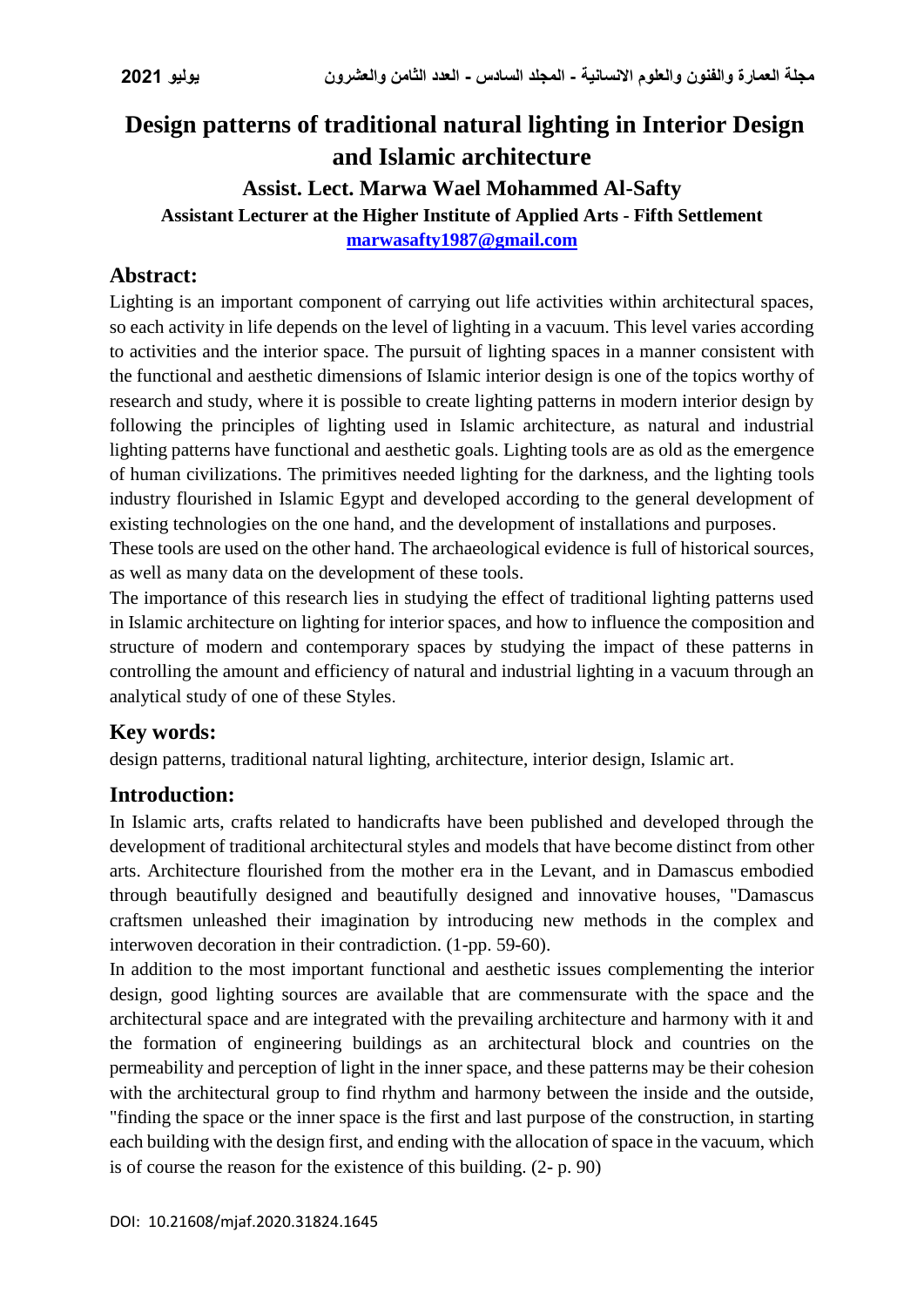The emergence of new patterns in Islamic art led to skill and innovation in Islamic architecture in the manufacture of light and its formation in a vacuum with an abstract decorative tendency that leads to contemplation of the aesthetic rhythms of light through its penetration of hollow decor and openings and its reflections in the space on the surrounding walls.

There is no doubt about the emergence of some traditional patterns in Islamic architecture, which clung to one of the most important principles of Islamic art, which is the principle of unity as one of the most important characteristics of the architectural composition of space and a group of spaces related to formative construction to add to this view of Islamic architecture to adapt to climatic, natural or other inherited patterns. These styles of Islamic architecture are prominent features that reflect the traditional heritage of Islamic architecture and have worked to shed light on the features of Islamic architecture over the centuries. (The architecture unit included the interconnection between the elements of architecture and the interrelationship between space functions and goals. (10 - p. 7)

#### **Research problem**

Lack of interest in studying and analyzing traditional lighting methods in Islamic architecture and their suitability to achieve compatibility and harmony in design and interior space.

#### **Research aims**

1. Show the importance of traditional lighting patterns in Islamic interior design and their relationship to interior space by studying the relationship between lighting in interior spaces in Islamic architecture, and how to adapt them to interior spaces, by analyzing and extrapolating lighting methods.

2. Reaching the relationship of light to interior space by analyzing different samples of the traditional and natural lighting patterns of Islamic architecture.

#### **Research hypotheses:**

The research assumes that traditional natural lighting patterns have an effect on the interior design of Islamic space.

#### **Research methodology: Descriptive and analytical method:**

1. Descriptive Approach: Through a description of the design patterns of natural lighting in the Islamic era.

2. Analytical approach: by analyzing one of these patterns.

## **First: Light and shadow as one of the methods of expression in Islamic architecture:**

Light is considered one of the most important methods of expression in Islamic architecture, as it is one of the most prominent elements of formation within voids with its effect on visual elements and shapes. The sun's rays increase brightness or fade depending on the degree of sunlight and the accompanying weather condition throughout the day, and it is repeated that through the light shining on the varied woodwork in mashrabiyas, on stained glass and stucco vases in mosques, palaces, homes, and agencies, they gave impressive formations on the walls, floors, and furnishing elements, and various rhythms were played throughout the day. The optical vibrations were reformulated through works turning the wooden mashrabiya shapes that have created cone among the formations of the vacuum appeared as if they worked as curtains, on the analysis of light and transforming it between brightness and dimness.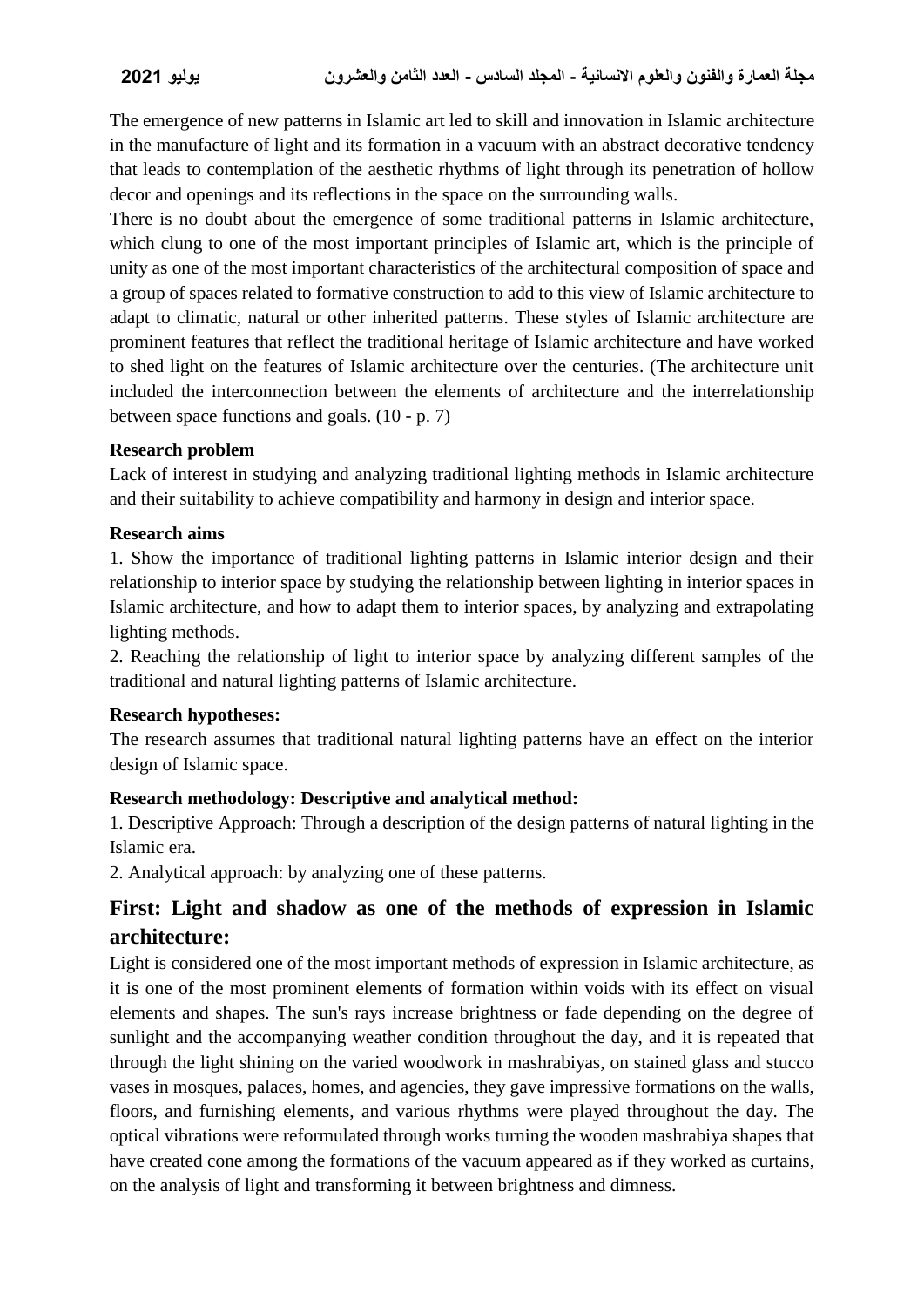If light is considered a positive element, the shadow is the negative contrast to it and it is an inevitable result of the falling of light on the three-dimensional objects and the areas of shadows are those that did not fall on them directly from the light source, although they sometimes receive indirect rays that are reflected different in the degree of their intensity and the angle of their fall, as it creates a gradient of light and shade and creates configurations that enrich the void and give visual comfort and psychological calmness.

Accordingly, the elements of shade and light are two important elements of the design inside the interior gaze, so the designer, whether architectural or interior designer, must be aware of the sources of natural lighting, its quantities and types, and he/she must try to create a balance among the elements of shade and light. (8-p. 4)

## **Second: The reasons for the Muslim architect taking advantage of the natural lighting inside the buildings and using them in a way that suits the space:**

Sunlight varies with time throughout the day, from season to season and from place to place. The sun's light energy varies through clouds and fog. Sky color changes and weather effects are transmitted to illuminated formations and surfaces. Also, the different conditions of the sky affect the different levels of lighting and the distribution of natural light, and therefore its effect on the interior space. (11-p. 196)

There are fundamental differences in the design of natural lighting in buildings according to the nature of that building. Some buildings, such as schools and hospitals, require the nature of the job from users to maintain a near-constant level of lighting to perform their work. It is also essential for natural lighting in those buildings to try to achieve a homogeneous distribution of lighting levels Suitable in all space used and avoiding direct sunspot influences in the interior space.

As for residences and places of worship, the change in the level of internal lighting and the presence of sunspots resulting from it can endow the vital place by changing the levels of lighting, reflecting the changes in the external environment and continuing with it without achieving that direct contact, as they interact with the furnishing elements inside the vacuum and achieve a kind of interconnection between space and furnishing elements, but in some of those places that need a high level of lighting to accomplish some tasks, it is possible to approach windows openings or use industrial lighting.

But one of the important considerations that the designer must take into account is the necessity that natural lighting is free from dazzling, and means od dazzling strong light contrast or that lighting that comes from an incorrect direction, the extreme contrast between the visible external environment of windows and the darker inner space environment may cause dazzling. Direct light or sunlight reflected from the glossy surfaces can be bothersome and obstructive (9 - pp. 2-5)

#### **Third: The effect of light on the interior and exterior surfaces:**

Sunlight conveys changing colors and sky conditions to surfaces and shapes that shine on it and enters rooms through windows and openings, falling on the walls of the rooms, so that their colors are vibrant and their texture appears with the change of light and shade patterns that create it, as the sun revives voids and clarifies shapes by intensifying and dispersing light.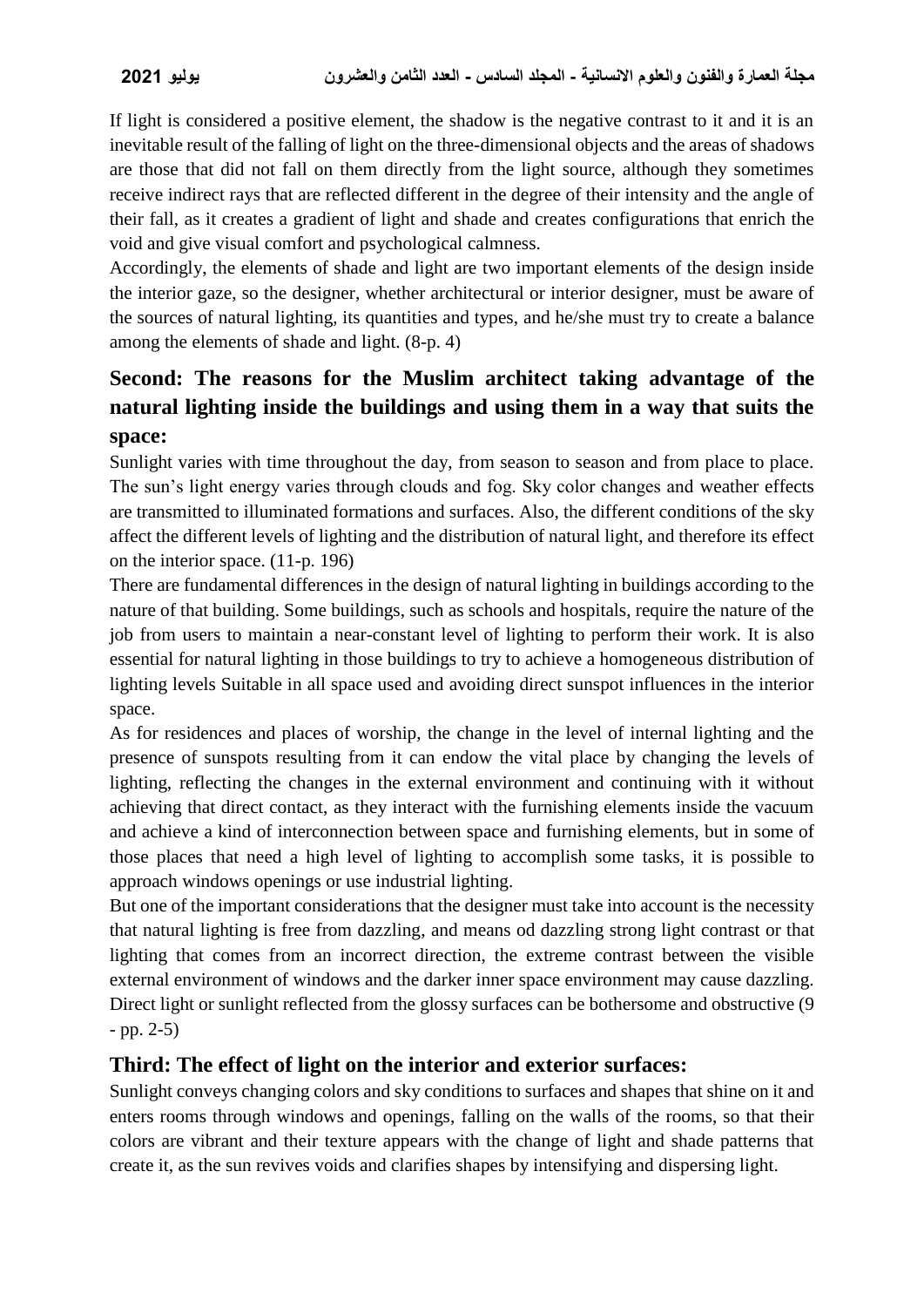Therefore, daylight, the degree of sunshine, dazzling and visibility should be studied when designing the shape, area and location of the opening. Daylight rates and their uses should also be studied, which vary with the purpose of using the space. (6- pp. 58-64)

## **Fourth: Traditional natural lighting patterns:**

- 1. The open courtyard (courtyard)
- 2. The openings (windows)
- 3. Roof openings (rattle)
- 4. Madawy
- 5. Mashrabiya

### **Results:**

1. Islamic interior design was not separated by inspiration (light) as an essential aspect of nature, but rather it created a close, stable, balanced and harmonious relationship between man and light.

2. Islamic architecture is an aesthetic way to confirm light, to discover it, and to display it aesthetically. Light has become an aesthetic way to show architecture, its elements, its system, its aesthetic laws, and its reflection on visual movement such as continuity, balance and architectural rhythm.

3. Light works to reduce the weight of the raw material and contribute to its transparency, such as iron, stone, and wood, especially the hollow aesthetic elements that allow light to enter and increase absorption and establish reciprocal relations with it by interfering with light to fill empty spaces of raw materials and specific straight, curved, square, round, and triangular lines, wood, stone, plaster, marble and iron.

4. Industrial patterns in lighting contributed to the delivery of light to the lower areas inside the buildings, especially in areas that are not light enough during the day, and worked on lighting these levels at night.

5. Natural lighting patterns are affected by light levels in terms of clear perception of the interior space. High light levels increased the size of the interior space, and the presence of high apertures helped to identify areas with special events such as sitting or paths in space by relying on natural light reflected from the sunlight at high levels and openings.

6. It was clear that the interior space was affected by the size and shape of the perforated openings in terms of the amount of illumination that passes inside, where it is clear that the space of the vacuum has received organized lighting in the distribution of the amount of light coming from the top of the central point of the ceiling, the high side vents, which worked to control the amount of light passing in and regulate it in the light rays permeating the interior space.

## **References:**

- 1. Melnik,Vlada ,. The treasures of Damascene architecture, Vol.1, , Dar Al Sharq for Printing and Publishing, Damascus"(2008), pp. 59-60.
- 2. 1. Abu Al-Saadat Sharif Hussein Hosni, An Analytical Study of Methods of Building Islamic Houses and Using Air Resources as the Most Important Source of Renewable Energies as One of the Solutions to the Energy Problem, Architecture and Arts Journal, Sixth Issue, p. 8.